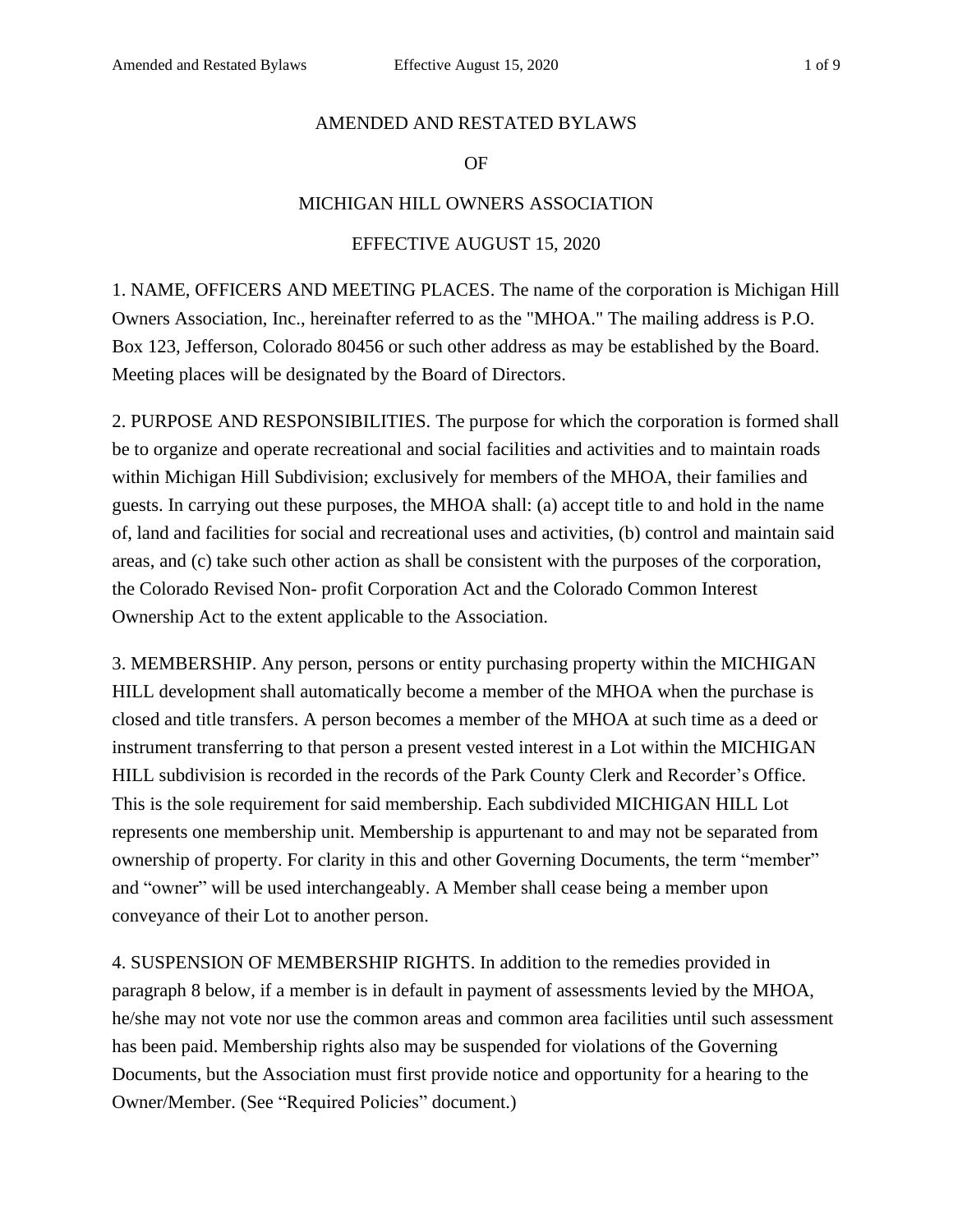5. RIGHTS. Each member and all members of the member's immediate family shall be entitled to the use and enjoyment of the common areas and facilities, subject to the limitations within the Declaration of Covenants, these Bylaws and the Required Policies. Upon recordation of evidence of a sale or transfer of the property, said membership passes to the new record owner with all rights, privileges and obligations. The new member will notify the Secretary of the MHOA in writing of the name and address of the new owner.

6. THE BOARD OF DIRECTORS shall manage the affairs of the MHOA as follows:

- a. NUMBER.The board shall be composed of not less than three(3) nor more than five (5) directors, each of whom must be a member of the MHOA as of the date of the election. All directors must be current in payment of Assessments and in compliance with all Governing Documents. Except for entity members which are living revocable trusts, no member which is an entity can serve as a director, nor can any individual representing that entity serve as a director. A member which is a revocable living trust may serve as a director through a person who holds a present vested ownership interest in said trust.
- b. ELECTION.At each annual meeting, members shall elect directors to fill expiring positions of board members for two-year terms. In the event of death or resignation of a director, and if the remaining board members have not appointed a successor to fill the vacancy prior to the notice of the meeting, members shall elect a director to fill his/her unexpired term. Colorado law requires that all contested director elections be conducted by secret ballot. (Contested elections are elections in which there are more candidates than positions to be filled.) If requested by no less than 20% of the Members present at a meeting of the members such action shall be by secret ballot.
- c. REMOVAL. Any director or directors may be removed by a majority vote of the MHOA members entitled to vote at a general membership meeting or any special meeting of the Members specifically called for that purpose. However, if members remove one or more directors, the members shall elect directors to fill the vacancies caused by the removal/s. In the event of death or resignation of a director, his/her successor shall be appointed by the remaining members of the board and shall serve for his/her unexpired term as set forth in paragraph 6(b) above. see CRS Removal of Directors: 7-128-108 (d) A director elected by voting members may be removed by the voting members only at a meeting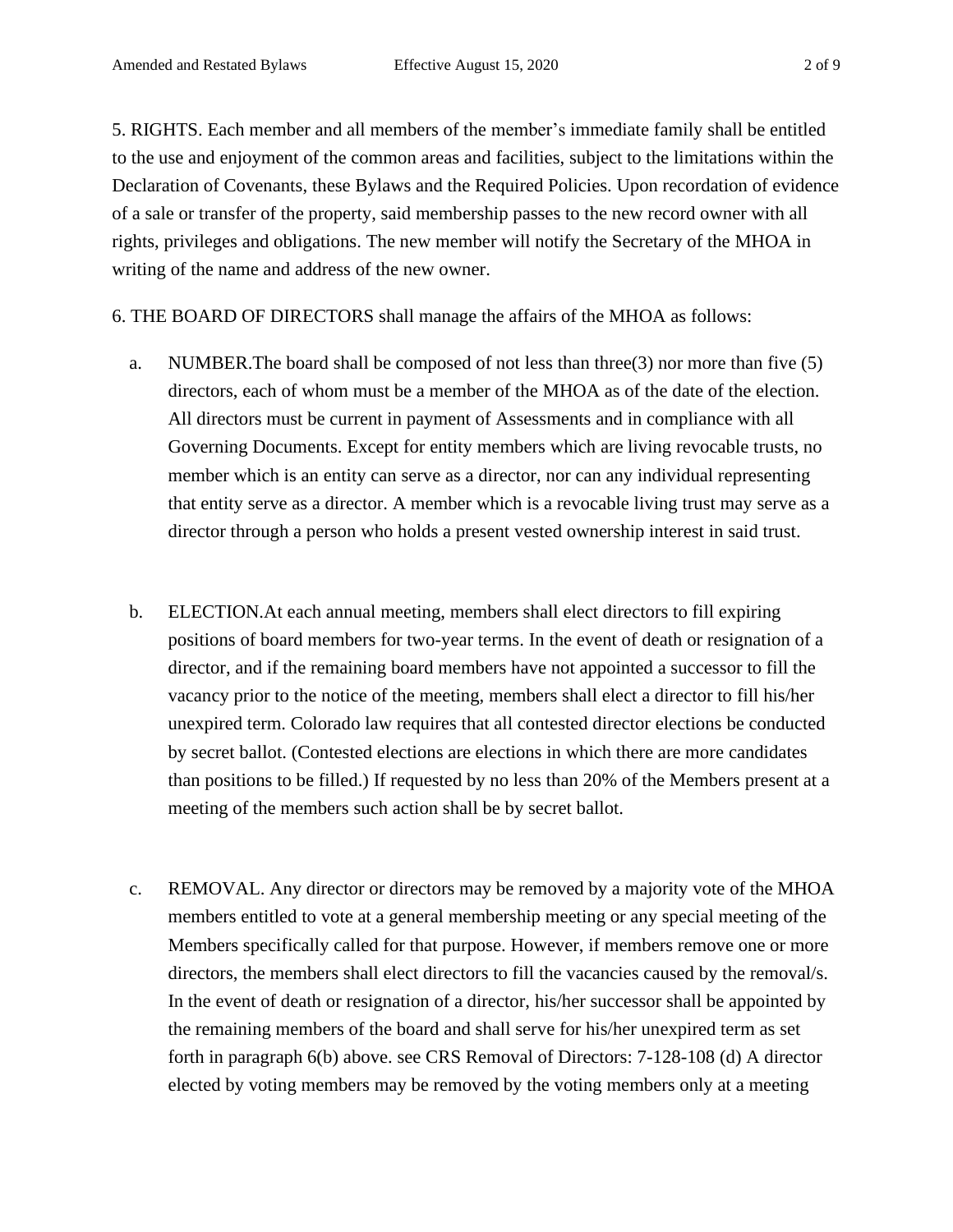called for the purpose of removing that director, and the meeting notice shall state that the purpose, or one of the purposes, of the meeting is removal of the director.

d. COMPENSATION. No director shall receive compensation for any services rendered. However, directors may be reimbursed for actual expenses incurred in the performance of the director's duties. Directors may be reimbursed for gas mileage to and from educational events pertaining to MHOA matters.

## e. MEETINGS OF DIRECTORS.

(i) Meetings of directors shall be held when called by the President or by any two (2) directors, after not less than three (3) days' notice to each director. Notice is waived by attendance at the meeting.

- . (ii) A director may attend a meeting of the Board by using an electronic or telephonic communication method whereby the director may be heard by the other Members and may hear the deliberations of the other Members on any matter properly brought before the Board. The director's vote shall be counted and the presence noted as if that director were present in person.
	- . (iii) For the purposes of determining a quorum with respect to a particular issue and for the purposes of casting a vote for or against that issue, a director may execute, in writing, a proxy to be held by another director. The proxy shall specify a yes, no, or abstain vote on each particular issue for which the proxy was executed. Proxies which do not specify a yes, no, or abstain vote shall not be counted for the purpose of having a quorum present nor as a vote on the particular issue before the Board.
	- . (iv) To the extent permitted by the Colorado Revised Non-profit Corporation Act the Board may take action outside of a meeting which action shall be ratified at the next regularly schedule meeting of the Board of Directors.
	- . (v) Any director may waive notice of any meeting in writing. Attendance by a director at any meeting of the Board shall constitute a waiver of notice. If all the directors are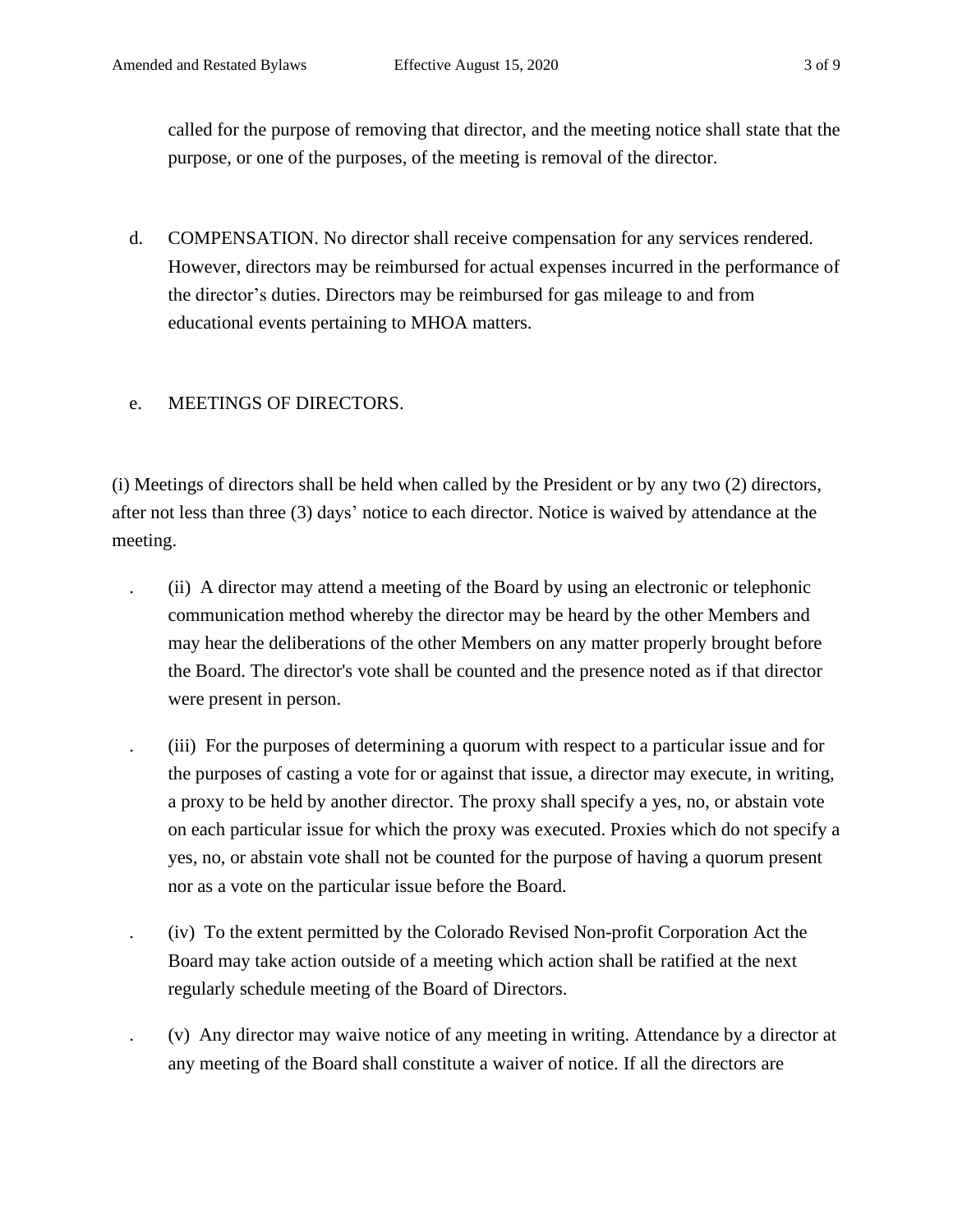present at any meeting, no notice shall be required, and any business may be transacted at the meeting.

- f. QUORUM. A majority of the total number of directors shall constitute a quorum, and decisions by a quorum shall be binding on all members of the MHOA.
- g. DUTIES. The duties of the Board of Directors shall include, among other things, keeping corporate and financial records, and making annual reports to the members. They will set a yearly budget and propose needed changes to the yearly Assessments for members. (Note: the proposed budget and Assessment changes must be accepted or rejected by the membership at a duly constituted member meeting.) They shall review and approve the recommendations of the Architectural Control Committee. They shall also provide for the maintenance of the common areas. The powers and duties of the Board shall remain consistent with the powers permitted by Colorado Laws including The Colorado Revised Nonprofit Corporation Act, The Colorado Common Interest Ownership Act, Senate Bill 100.
- h. OFFICERS. Board members will serve as President, Vice-President, Secretary, Treasurer, and At-Large. All officers shall be members of the Board of Directors with all duties and powers permitted by Colorado Law (see "g." above).
- i. ARCHITECTURAL CONTROL COMMITTEE; BOARD OVERSIGHT. At least one member of the Board shall also serve as a member of the Architectural Control Committee, and shall be the agent of the Board for that purpose. All recommendations of the Architectural Control Committee shall be subject to final Board review and approval.

j. DESIGN REGULATIONS AND GUIDELINES. The Board shall, from time to time, create and revise Design Regulations and Guidelines (the "Guidelines"). The Guidelines shall be consistent with the provisions of the Declaration of Covenants. The Guidelines shall be used by the Board and the ACC in evaluating all owner applications for approval of structures as required by the Covenants. A copy of the current approved Guidelines shall appear on-line, and will be presented to new members upon request.

# 7. MEETINGS OF MEMBERS.

a. ANNUAL MEETING. There shall be at least one general membership meeting (the "Annual Meeting") held each year at the place and time set by the Board of Directors.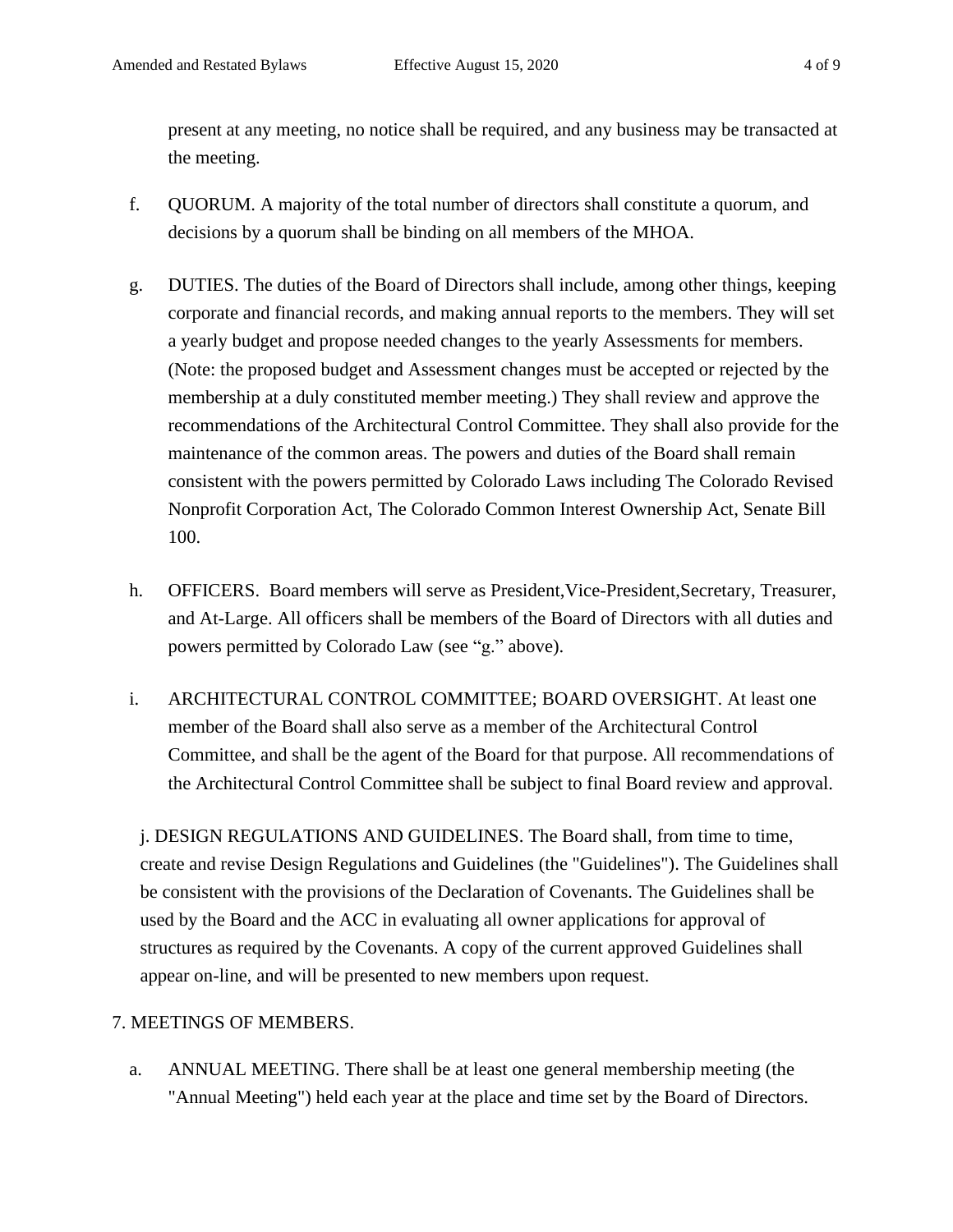The Board may, upon notice to the membership, hold additional general membership meetings as it sees fit. In addition, members have the right to request a "special meeting" with the Board of Directors, by providing signatures from 20% of the membership.

- b. NOTICE OF MEETINGS. The Board of Directors will notify the membership of any general membership meeting date, time and location at least 30 days prior to the scheduled meeting, with a maximum notice of 50 days. Notice shall be given by first class U.S. mail, unless a member has previously elected to receive such notice by email. It is the responsibility of the member to notify the Board of any change of their U.S. mail and/or email addresses. This "notice of meeting" must be physically posted in a conspicuous place within the community (the MHOA bulletin board). "Notice" will also appear on-line on the Michigan Hills website, whenever possible.
- c. QUORUM. At any general membership meeting, including the Annual Meeting, twenty percent of the total membership shall constitute a quorum, whether in person or by proxy vote.
- d. PROXIES. Members may vote in person or by proxy at all meetings. Proxies shall be in writing and delivered to the Secretary prior to the commencement of any meeting.
- e. MINUTES. Complete Minutes will be kept of each meeting. The Secretary of the Association may record the meeting for transcription purposes.
- f. SECRET BALLOTS. At any meeting of the members, if 20% of the members present desire any action appropriately taken by the members be performed by secret ballot, such action shall be voted on by secret ballot.

g. VOTING. A simple majority decides the issue being voted on, unless specifically defined otherwise.

# 8. ASSESSMENTS.

- a. PURPOSE. The Assessment shall be for the purposes shown in paragraph 2 above.
- b. RATE. The Annual assessments shall be in such amount as may be determined by the Board of Directors and shall be assessed in accordance with the terms and conditions of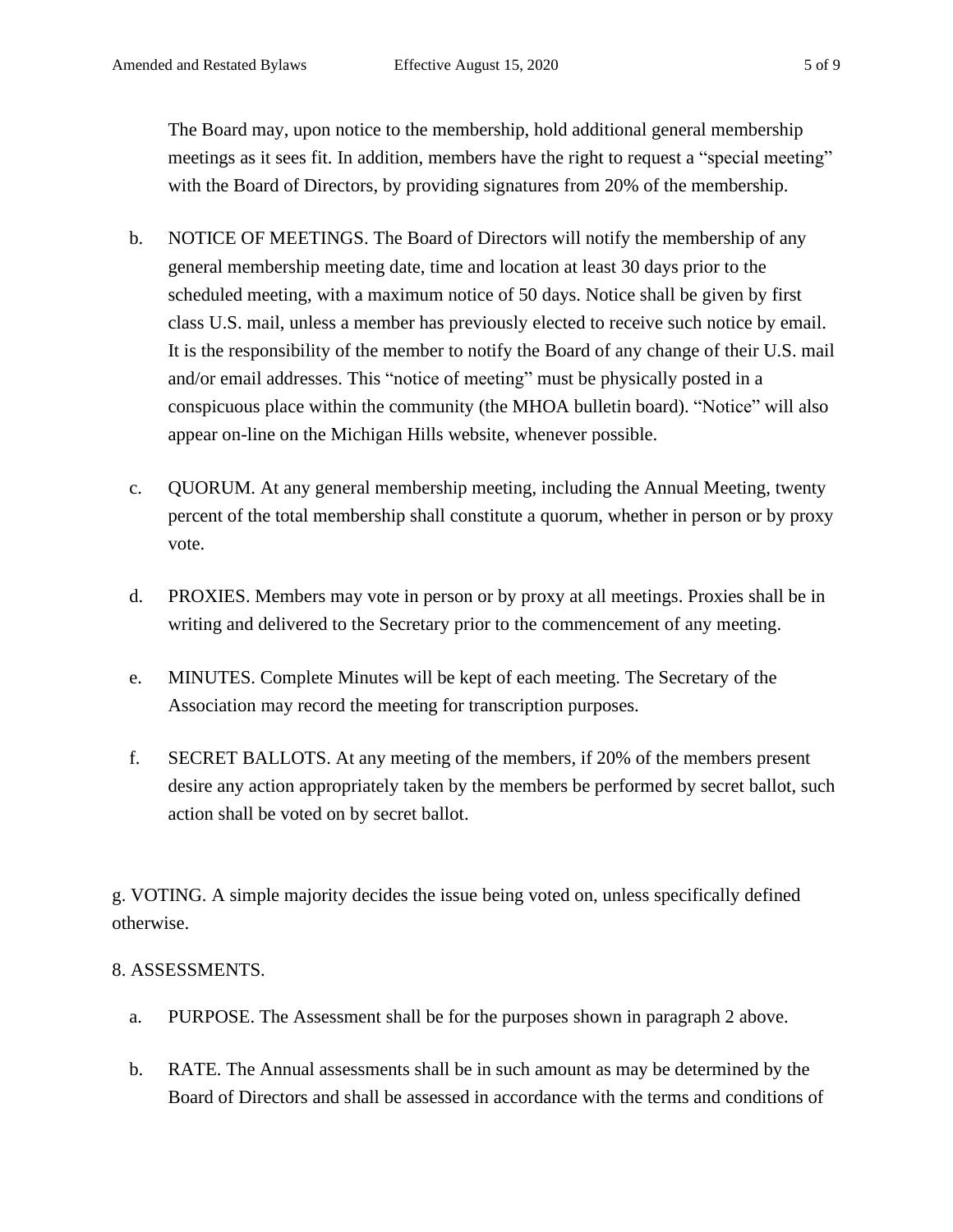the declaration. Owners of multiple tracts will be charged for each tract. MHOA dues may be lowered by the Board of Directors, but may be raised only by majority vote of the members present or represented by proxy at a general membership meeting.

- c. DUE DATE OF ANNUAL ASSESSMENT. Annual assessments will be invoiced in January or February of each year, and are due and payable no later than April 15th of each year.
- d. LATE CHARGES. Effective August  $28^{th}$  2011, a monthly late charge as established by the Board shall accrue on any unpaid annual assessment. This assessment aligns with the requirement by Colorado Common Interest Ownership Act that restricts late fees for yearly assessments to 21% of the yearly Assessment.
- e. LIENS AND ENFORCEMENT. Commencing in June of each year, theTreasurer shall record liens against any Lot for which the annual assessment remains unpaid. The charge for recording a lien shall be a minimum of \$20.00. The lien shall secure the MHOA's claim for payment of any unpaid assessments, accrued late charges, and attorneys' fees and costs of collection.
- f. FORECLOSURE. The Board may foreclose on any lien, and shall be entitled to recover any and all costs of collection, including but not limited to, attorneys' fees and costs.
- g. FAILURE TO COMPLY. Any owner found, after notice and an opportunity for a hearing, may be subject to fines as may be assessed in accordance with the Association's Policy Regarding Enforcement of Covenants.

9. CAMPERS AND TRAILERS. Campers, trailers, motor homes and similar vehicles may not be used as year around dwellings on Michigan Hill. The Board shall remove any such vehicles which violate the Covenants and Bylaws at the owner(s)' expense. Permitted storage and uses of such vehicles shall be as follows:

a. UNIMPROVED LOTS. Owners of unimproved lots and their guests may camp on their lots in campers, trailers and motor homes, and similar vehicles, as permitted under Park County Land Use Regulations Section 5-712-Camping on Vacant Residential (MR, R, R-20,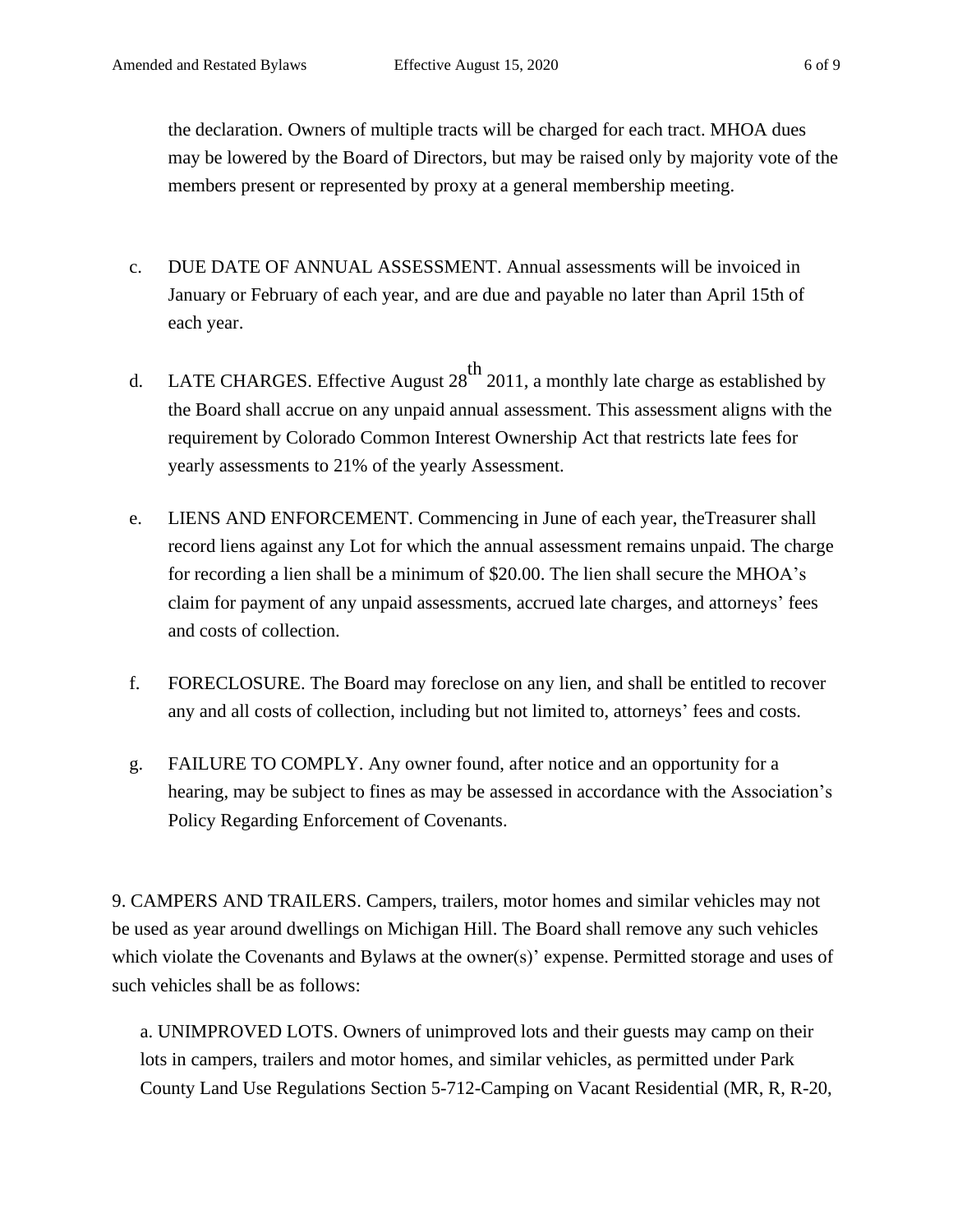R-35) and Mining (M) Parcels. Gray water and/or sewage may not be discharged or disposed of within the subdivision other than in the MHOA's approved dump station. When the owner or guest leaves, camping vehicles must be removed from the lot. Campers, trailers, motor homes, and similar vehicles cannot be stored on any unimproved lot.

b. IMPROVED LOTS. Owners of improved lots may not allow any person to use campers, trailers, or motor homes as a dwelling on their lots. Owners of improved lots may store campers, trailers and/or motor homes kept for use elsewhere on their own lots. However, storage of such vehicles shall be in a treed area, (whenever possible), adjacent to or within a structure, or as otherwise necessary so as to minimize the visual impact on neighboring lots and other members of the MHOA, enhance property values, and avoid constituting a nuisance to the neighborhood.

10. HUNTING BANNED. Section 14 of the Covenants prohibits the discharge of firearms within the Subdivision. The purpose is to protect people and animals within the Subdivision. The Board has determined that hunting by any means also endangers the lives and safety of people and animals. Therefore, hunting of any kind within the Subdivision is prohibited at all times.

11. NUISANCE. Nothing shall be done or permitted on any lot which may be or become an annoyance or nuisance to the neighborhood. No obnoxious or offensive activities shall be carried on upon any tract. Obnoxious behavior on property with motor vehicles, whether from careless driving practice or from excessive noise, is prohibited. Storage of junk or old automobiles on lots is prohibited. Trail bikes, scooters and motor vehicles will be used on approved roads only, and are not allowed on any out-lot.

12. AMENDMENTS. These Bylaws may be amended by the Board of Directors as the need shall arise, except in regards to voting rights or procedures. However, these amendments must be approved by a majority vote of those members present and represented by proxy at the next duly constituted membership meeting of the Association, or they will become ineffective as of the date of said meeting. The Board shall not be held liable for any damages resulting from any changes made to the Bylaws that are within the Board's authority but are not subsequently approved by the MHOA general membership, unless such action can be shown to be willful and wanton. The Board shall not have the power to amend the Bylaws in regards to MHOA voting rights or procedures; voting right and procedure Bylaws can only be changed by a two-thirds (2/3) majority of votes cast at a regularly called MHOA general membership meeting.

13. FISCAL YEAR. The fiscal year shall coincide with the calendar year.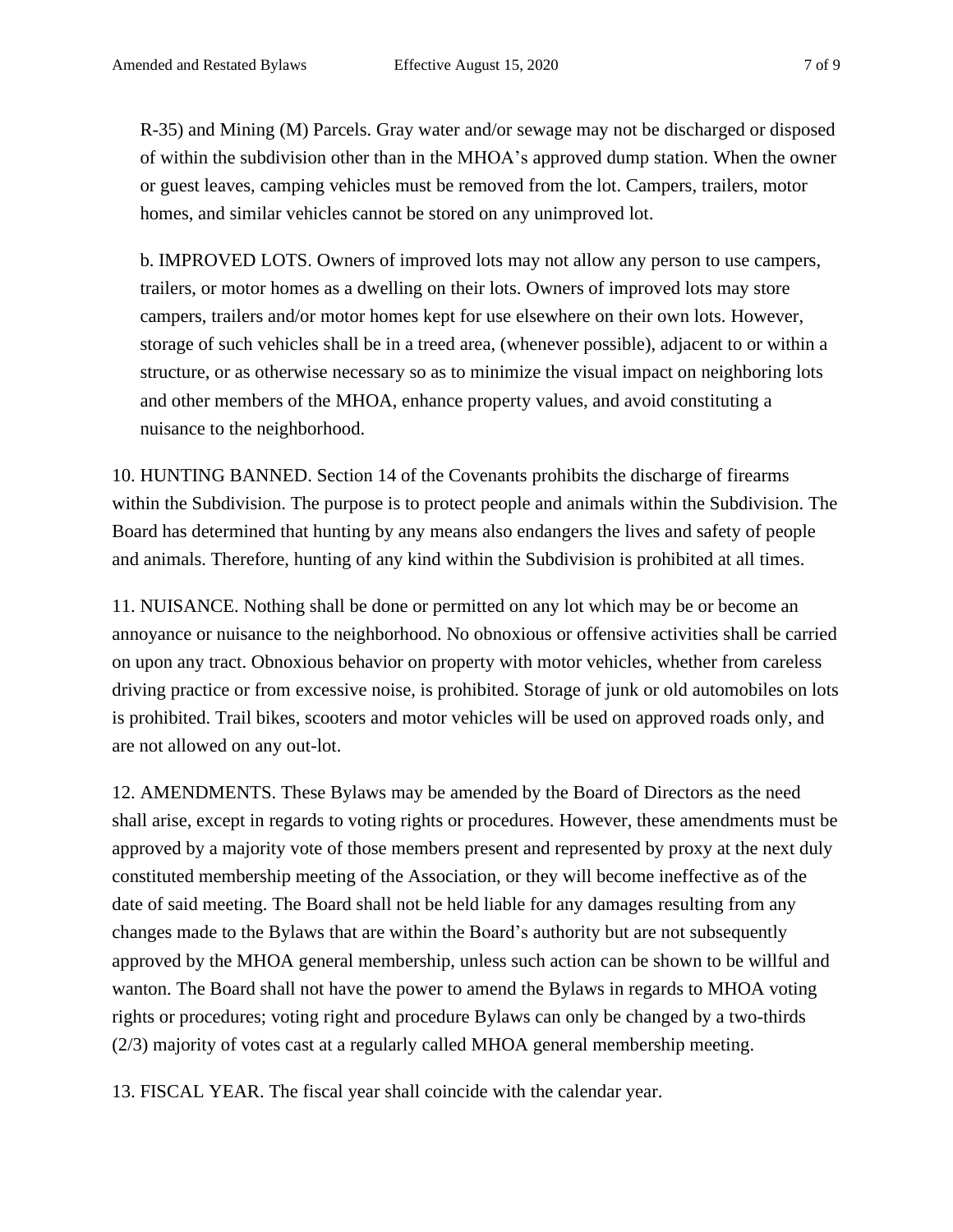14. LIABILITY OF DIRECTORS AND OFFICERS. Neither the Directors, Officers,

Architectural Control Committee or any persons acting therefore (other than independent contractors), shall be liable in damages to any person or entity by reason of any action, failure to act or any other circumstance taken as, or on behalf of, an Officer or Director or member of the Architectural Control Committee of the MHOA. The previous sentence shall not apply where such acts are done in bad faith and with malice. The MHOA shall indemnify and hold harmless its officers, directors, members the Architectural Committee and employees while serving the MHOA in those capacities, unless such acts are done in bad faith or with malice. The Association shall indemnify and hold each director, office and member of any committee of the Association harmless of any and all claim to the maximum extent permitted by Colorado law. Notwithstanding the preceding, in the event a court determines a director acted in bad faith or was grossly negligent the Association need not indemnify such director.

15. DIRECTORS AND OFFICERS INSURANCE. The Association shall purchase and maintain insurance on behalf of any person who is or was a member of the Board of Directors, the manager, committee members, or anyone acting at the direction of the Board, covering defense and liability expenses arising out of any action, suit or proceeding asserted against the person by virtue of the person's actions on behalf of the Association or at the direction of the Board, whether or not the Association would have the power to indemnify the person against liability under provisions of this Article.

16. HOMEOWNER'S BILL OF RIGHTS. As required by the Colorado Common Interest Ownership Act (CCIOA 38-33.3-209-5), the Michigan Hill Owners Association Inc. has developed and adopted policies which establish a process of good governance, due diligence, and which compliment the Association's Bylaws, Declaration of Covenants, and Articles of Incorporation. The Colorado Non-Profit Corporation Act: 7-128-101 vests authority to act on behalf of the Association in the Board of Directors.

17. PARKING. No vehicle, trailer, or any vehicular equipment shall be habitually parked along any road in the subdivision. In the event that parking on the road must occur, the vehicle(s) shall be parked in front of your own property. Vehicles parked on the road will be tolerated for no more than 8 hours in any given day provided that it is necessary for the purpose of opening a driveway due to construction or snow removal. Owners who need to have vehicles parked in the road for more than 8 hours in a day or for multiple days due to construction, snow removal or extenuating circumstances must contact the Board of Directors and/or the Director At-Large at least 3 days in advance and provide the dates and justification. Parked vehicles shall not be allowed to cause safety hazards or impeded MHOA plowing and grading operations. Parked